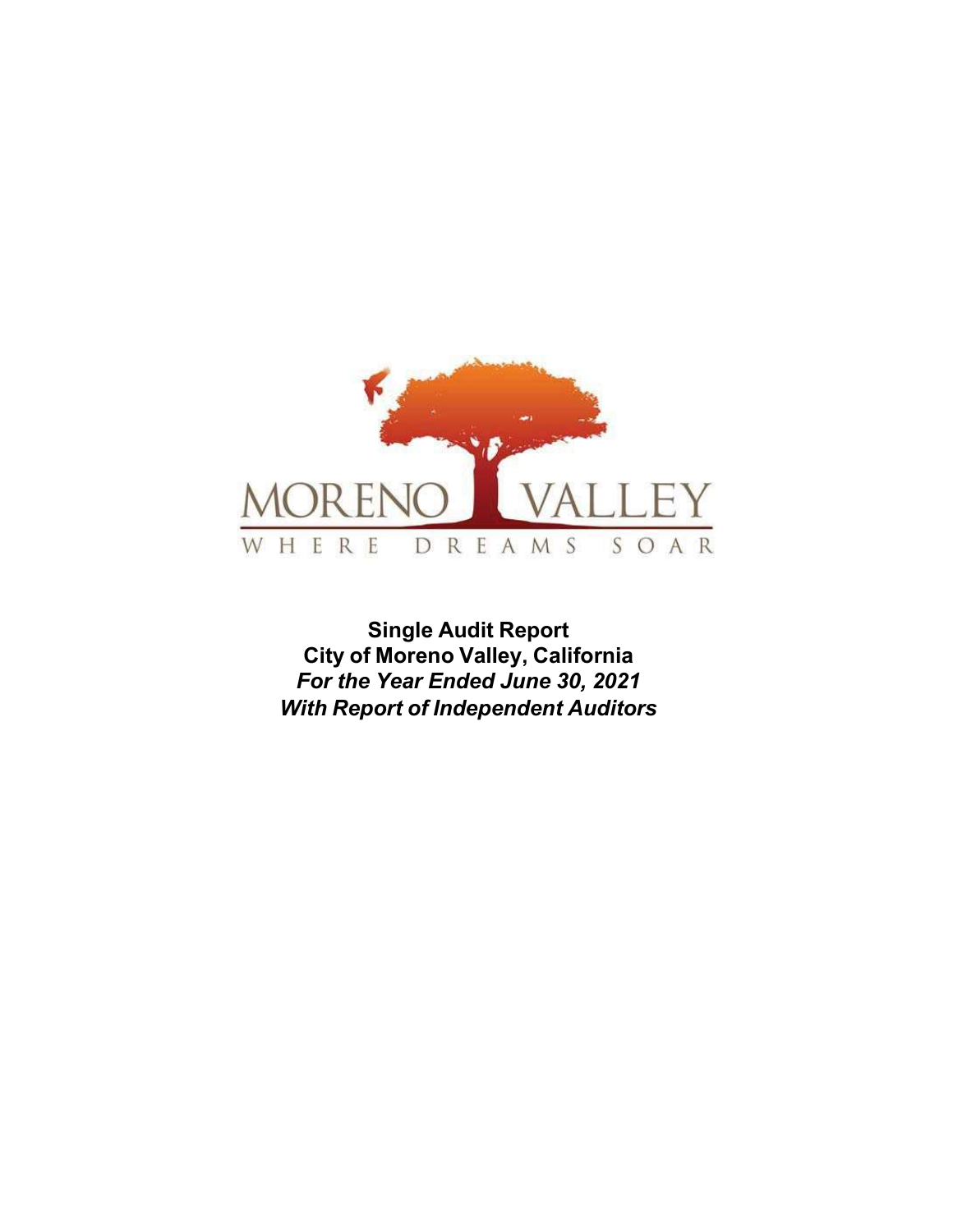## Single Audit Report on Federal Awards Table of Contents

# Page

| Report on Internal Control Over Financial Reporting and on Compliance<br>and Other Matters Based on an Audit of Financial Statements Performed |
|------------------------------------------------------------------------------------------------------------------------------------------------|
| Report on Compliance for Each Major Federal Program; Report on Internal<br>Control Over Compliance; and Report on Schedule of Expenditures     |
|                                                                                                                                                |
|                                                                                                                                                |
| <b>Schedule of Findings and Questioned Costs:</b>                                                                                              |
|                                                                                                                                                |
|                                                                                                                                                |
|                                                                                                                                                |
|                                                                                                                                                |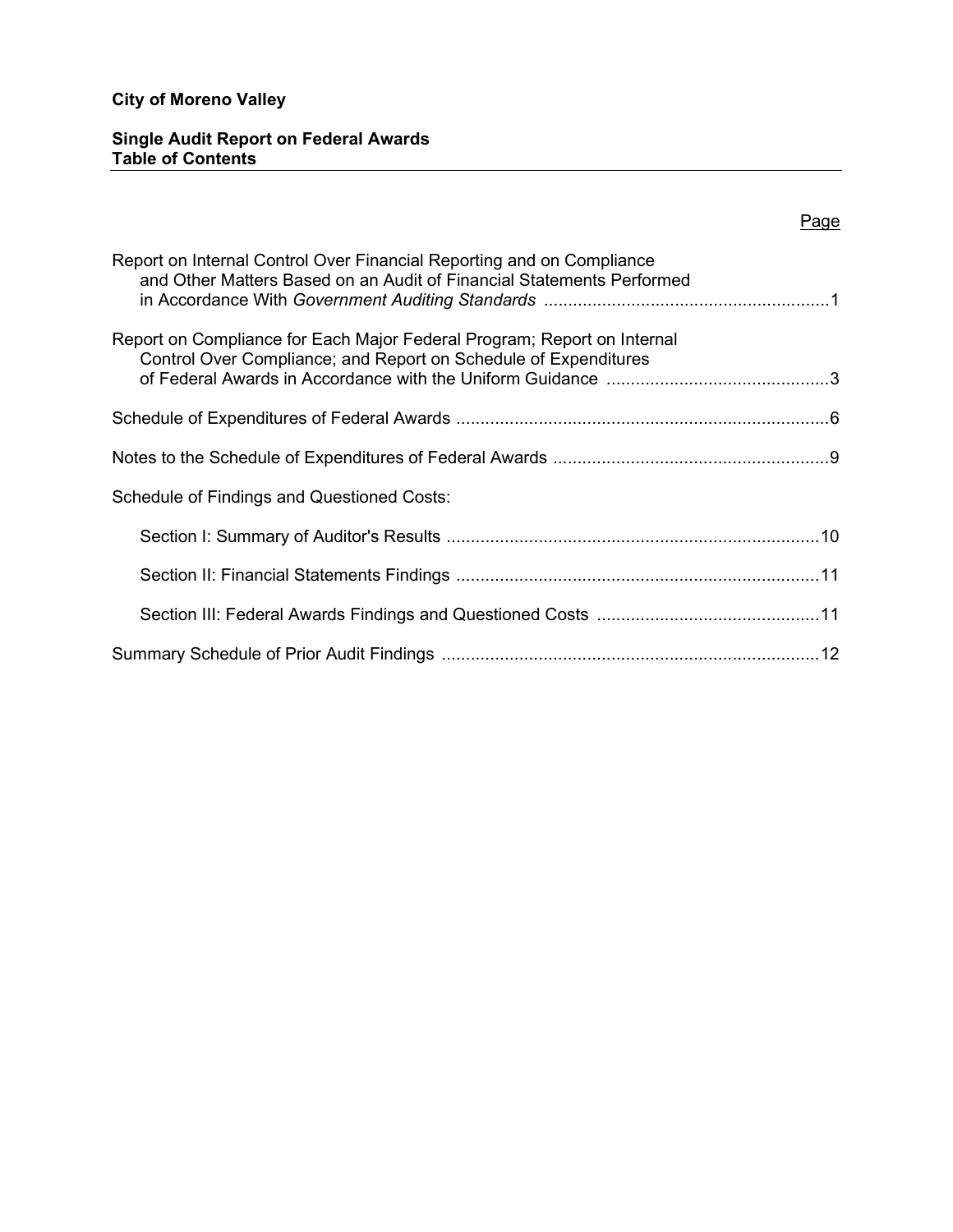

735 E. Carnegie Dr. Suite 100 San Bernardino, CA 92408 909 889 0871 T 909 889 5361 F ramscpa.net

**PARTNERS** 

Brenda L. Odle, CPA, MST Terry P. Shea, CPA Scott W. Manno, CPA, CGMA Leena Shanbhag, CPA, MST, CGMA Bradferd A. Welebir, CPA, MBA, CGMA Jenny W. Liu, CPA, MST

#### **MANAGERS / STAFF**

Charles De Simoni, CPA Gardenya Duran, CPA, CGMA Brianna Schultz, CPA Seong-Hyea Lee, CPA, MBA Evelyn Morentin-Barcena, CPA Veronica Hernandez, CPA Laura Arvizu, CPA Xinlu Zoe Zhang, CPA, MSA John Maldonado, CPA, MSA Thao Le, CPA, MBA Julia Rodriguez Fuentes, CPA, MSA

#### **MEMRERS**

American Institute of Certified Public Accountants

> PCPS The AICPA Alliance for CPA Firms

Governmental Audit **Ouglity Center** 

Employee Benefit Plan Audit Quality Center

California Society of Certified Public Accountants



### REPORT ON INTERNAL CONTROL OVER FINANCIAL REPORTING AND ON COMPLIANCE AND OTHER MATTERS BASED ON AN AUDIT OF FINANCIAL STATEMENTS PERFORMED IN ACCORDANCE WITH GOVERNMENT AUDITING STANDARDS

Independent Auditor's Report

To the Honorable Mayor and Members of the City Council City of Moreno Valley Moreno Valley, California

We have audited, in accordance with auditing standards generally accepted in the United States of America and the standards applicable to financial audits contained in Government Auditing Standards issued by the Comptroller General of the United States, the financial statements of the governmental activities, the business-type activities, the aggregate remaining fund information and each major fund of the City of Moreno Valley (the City) as of and for the year ended June 30, 2021, and the related notes to the financial statements, which collectively comprise the City's basic financial statements, and have issued our report thereon dated December 10, 2021.

#### Internal Control over Financial Reporting

In planning and performing our audit of the financial statements, we considered the City's internal control over financial reporting (internal control) as a basis for designing audit procedures that are appropriate in the circumstances for the purpose of expressing our opinions on the financial statements, but not for the purpose of expressing an opinion on the effectiveness of the City's internal control. Accordingly, we do not express an opinion on the effectiveness of City's internal control.

A deficiency in internal control exists when the design or operation of a control does not allow management or employees in the normal course of performing their assigned functions, to prevent, or detect and correct misstatements on a timely basis. A material weakness is a deficiency, or a combination of deficiencies, in internal control, such that there is a reasonable possibility that a material misstatement of the City's financial statements will not be prevented, or detected and corrected on a timely basis. A *significant deficiency* is a deficiency, or a combination of deficiencies, in internal control that is less severe than a material weakness, yet important enough to merit attention by those charged with governance.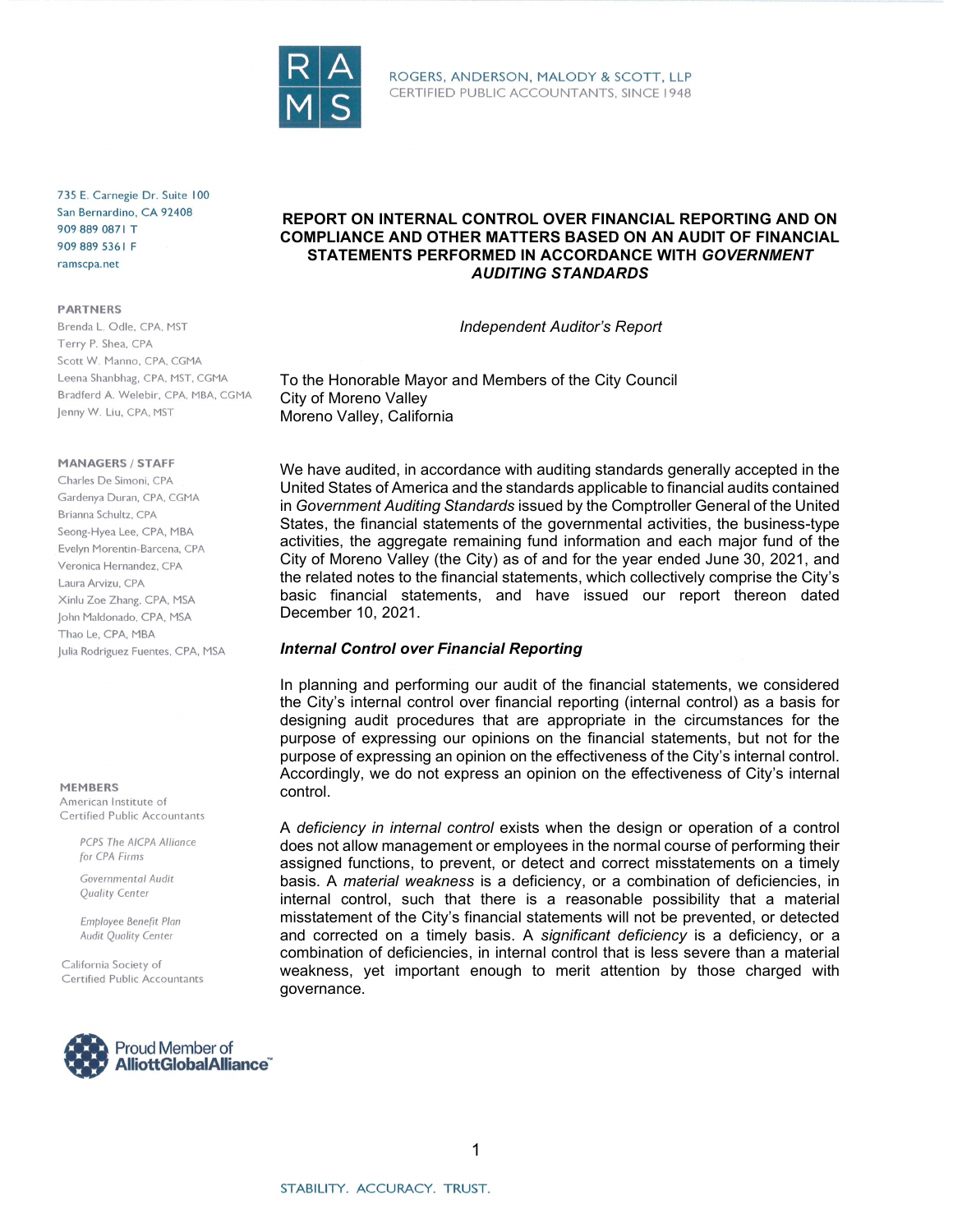Our consideration of internal control over financial reporting was for the limited purpose described in the first paragraph of this section and was not designed to identify all deficiencies in internal control over financial reporting that might be material weaknesses or significant deficiencies. Given these limitations, during our audit we did not identify any deficiencies in internal control over financial reporting that we consider to be material weaknesses. However, material weaknesses may exist that have not been identified.

#### Compliance and Other Matters

As part of obtaining reasonable assurance about whether the City's financial statements are free from material misstatement, we performed tests of its compliance with certain provisions of laws, regulations, contracts, and grant agreements, noncompliance with which could have a direct and material effect on the determination of financial statement amounts. However, providing an opinion on compliance with those provisions was not an objective of our audit and, accordingly, we do not express such an opinion. The results of our tests disclosed no instances of noncompliance or other matters that are required to be reported under Government Auditing Standards.

#### Purpose of this Report

The purpose of this report is solely to describe the scope of our testing of internal control and compliance and the results of that testing, and not to provide an opinion on the effectiveness of the City's internal control or on compliance. This report is an integral part of an audit performed in accordance with Government Auditing Standards in considering the City's internal control and compliance. Accordingly, this communication is not suitable for any other purpose.

Rogers, Andereou, Malody e Scott, LLP.

San Bernardino, California December 10, 2021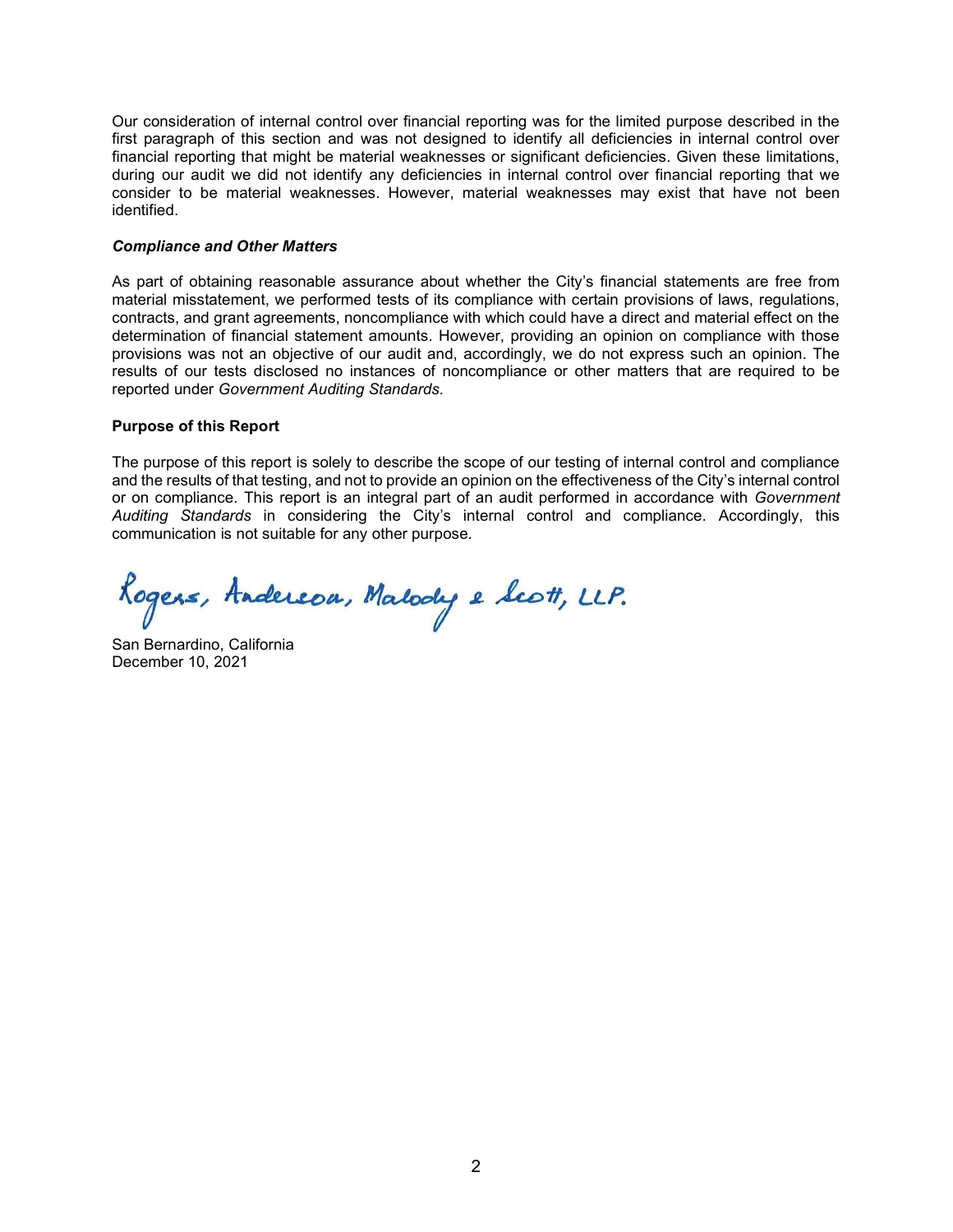

ROGERS, ANDERSON, MALODY & SCOTT, LLP CERTIFIED PUBLIC ACCOUNTANTS, SINCE 1948

735 E. Carnegie Dr. Suite 100 San Bernardino, CA 92408 909 889 0871 T 909 889 5361 F ramscpa.net

#### **PARTNERS**

Brenda L. Odle, CPA, MST Terry P. Shea, CPA Scott W. Manno, CPA, CGMA Leena Shanbhag, CPA, MST, CGMA Bradferd A. Welebir, CPA, MBA, CGMA Jenny W. Liu, CPA, MST

#### **MANAGERS / STAFF**

Charles De Simoni, CPA Gardenya Duran, CPA, CGMA Brianna Schultz, CPA Seong-Hyea Lee, CPA, MBA Evelyn Morentin-Barcena, CPA Veronica Hernandez, CPA Laura Arvizu, CPA Xinlu Zoe Zhang, CPA, MSA John Maldonado, CPA, MSA Thao Le, CPA, MBA Julia Rodriguez Fuentes, CPA, MSA

#### **MEMRERS**

American Institute of Certified Public Accountants

> PCPS The AICPA Alliance for CPA Firms

Governmental Audit **Ouglity Center** 

Employee Benefit Plan Audit Quality Center

California Society of Certified Public Accountants



#### REPORT ON COMPLIANCE FOR EACH MAJOR FEDERAL PROGRAM; REPORT ON INTERNAL CONTROL OVER COMPLIANCE; AND REPORT ON SCHEDULE OF EXPENDITURES OF FEDERAL AWARDS IN ACCORDANCE WITH THE UNIFORM GUIDANCE

Independent Auditor's Report

To the Honorable Mayor and City Council Members City of Moreno Valley Moreno Valley, California

#### Report on Compliance for Each Major Federal Program

#### Opinion on Each Major Federal Program

We have audited the City of Moreno Valley's (the City's) compliance with the types of compliance requirements identified as subject to audit in the OMB Compliance Supplement that could have a direct and material effect on each of the City's major federal programs for the year ended June 30, 2021. The City's major federal programs are identified in the summary of auditor's results section of the accompanying schedule of findings and questioned costs.

In our opinion, the City complied, in all material respects, with the compliance requirements referred to above that could have a direct and material effect on each of its major federal programs for the year ended June 30, 2021.

#### Basis for Opinion on Each Major Federal Program

We conducted our audit of compliance in accordance with auditing standards generally accepted in the United States of America (GAAS); the standards applicable to financial audits contained in Government Auditing Standards issued by the Comptroller General of the United States (Government Auditing Standards); and the audit requirements of Title 2 U.S. Code of Federal Regulations Part 200, Uniform Administrative Requirements, Cost Principles, and Audit Requirements for Federal Awards (Uniform Guidance). Our responsibilities under those standards and the Uniform Guidance are further described in the Auditor's Responsibilities for the Audit of Compliance section of our report.

We are required to be independent of the City and to meet our other ethical responsibilities, in accordance with relevant ethical requirements relating to our audit. We believe that the audit evidence we have obtained is sufficient and appropriate to provide a basis for our opinion on compliance for each major federal program. Our audit does not provide a legal determination of the City's compliance with the compliance requirements referred to above.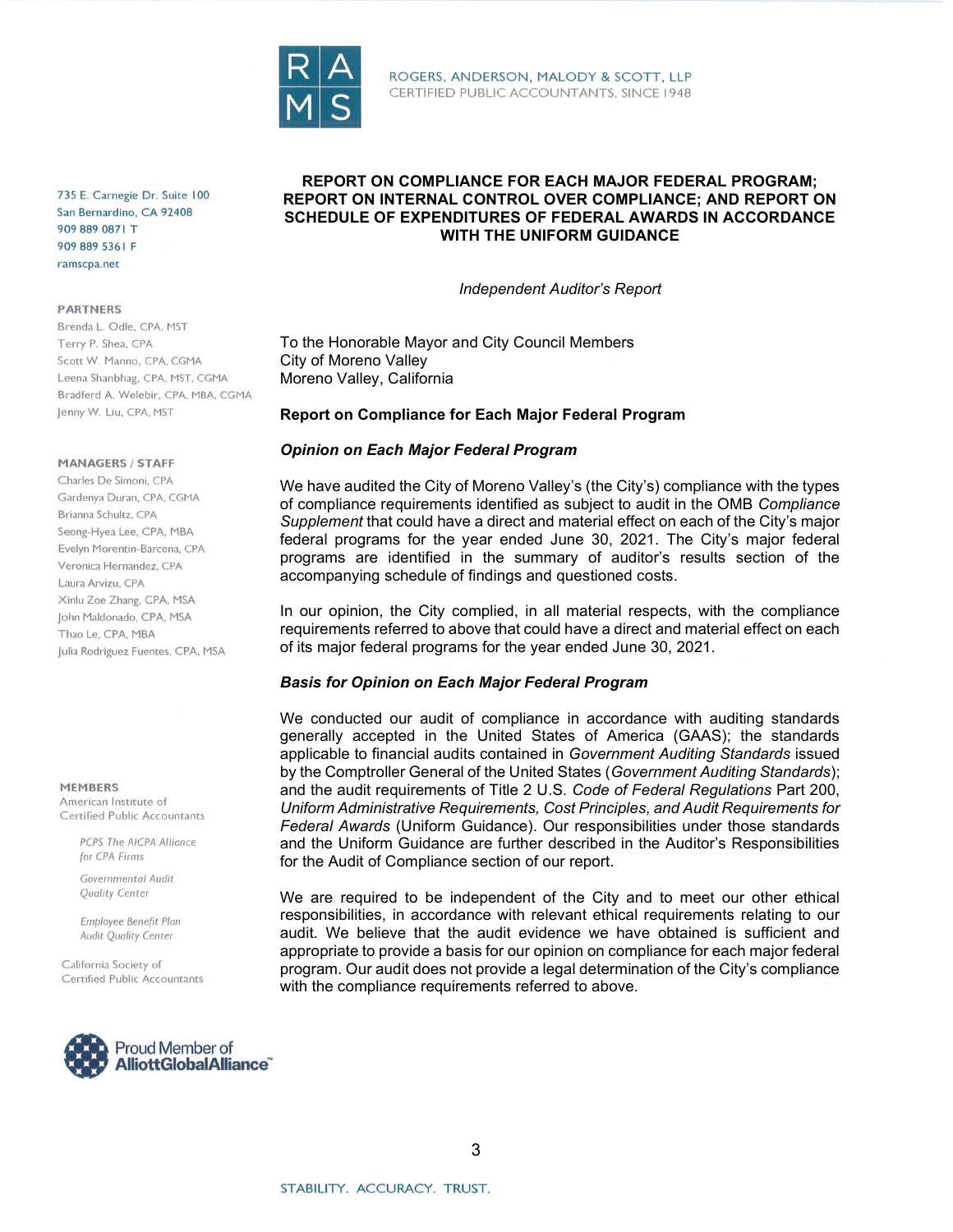#### Responsibilities of Management for Compliance

Management is responsible for compliance with the requirements referred to above and for the design, implementation, and maintenance of effective internal control over compliance with the requirements of laws, statutes, regulations, rules and provisions of contracts or grant agreements applicable to the City's federal programs.

### Auditor's Responsibilities for the Audit of Compliance

Our objectives are to obtain reasonable assurance about whether material noncompliance with the compliance requirements referred to above occurred, whether due to fraud or error, and express an opinion on the City's compliance based on our audit. Reasonable assurance is a high level of assurance but is not absolute assurance and therefore is not a guarantee that an audit conducted in accordance with GAAS, Government Auditing Standards, and the Uniform Guidance will always detect material noncompliance when it exists. The risk of not detecting material noncompliance resulting from fraud is higher than for that resulting from error, as fraud may involve collusion, forgery, intentional omissions, misrepresentations, or the override of internal control. Noncompliance with the compliance requirements referred to above is considered material, if there is a substantial likelihood that, individually or in the aggregate, it would influence the judgment made by a reasonable user of the report on compliance about the City's compliance with the requirements of each major federal program as a whole.

In performing an audit in accordance with GAAS, Government Auditing Standards, and the Uniform Guidance, we:

- Exercise professional judgment and maintain professional skepticism throughout the audit.
- Identify and assess the risks of material noncompliance, whether due to fraud or error, and design and perform audit procedures responsive to those risks. Such procedures include examining, on a test basis, evidence regarding the City's compliance with the compliance requirements referred to above and performing such other procedures as we considered necessary in the circumstances.
- Obtain an understanding of the City's internal control over compliance relevant to the audit in order to design audit procedures that are appropriate in the circumstances and to test and report on internal control over compliance in accordance with the Uniform Guidance, but not for the purpose of expressing an opinion on the effectiveness of the City's internal control over compliance. Accordingly, no such opinion is expressed.

We are required to communicate with those charged with governance regarding, among other matters, the planned scope and timing of the audit and any significant deficiencies and material weaknesses in internal control over compliance that we identified during the audit.

### Report on Internal Control Over Compliance

A deficiency in internal control over compliance exists when the design or operation of a control over compliance does not allow management or employees, in the normal course of performing their assigned functions, to prevent, or detect and correct, noncompliance with a type of compliance requirement of a federal program on a timely basis. A material weakness in internal control over compliance is a deficiency, or a combination of deficiencies, in internal control over compliance, such that there is a reasonable possibility that material noncompliance with a type of compliance requirement of a federal program will not be prevented, or detected and corrected, on a timely basis. A significant deficiency in internal control over compliance is a deficiency, or a combination of deficiencies, in internal control over compliance with a type of compliance requirement of a federal program that is less severe than a material weakness in internal control over compliance, yet important enough to merit attention by those charged with governance.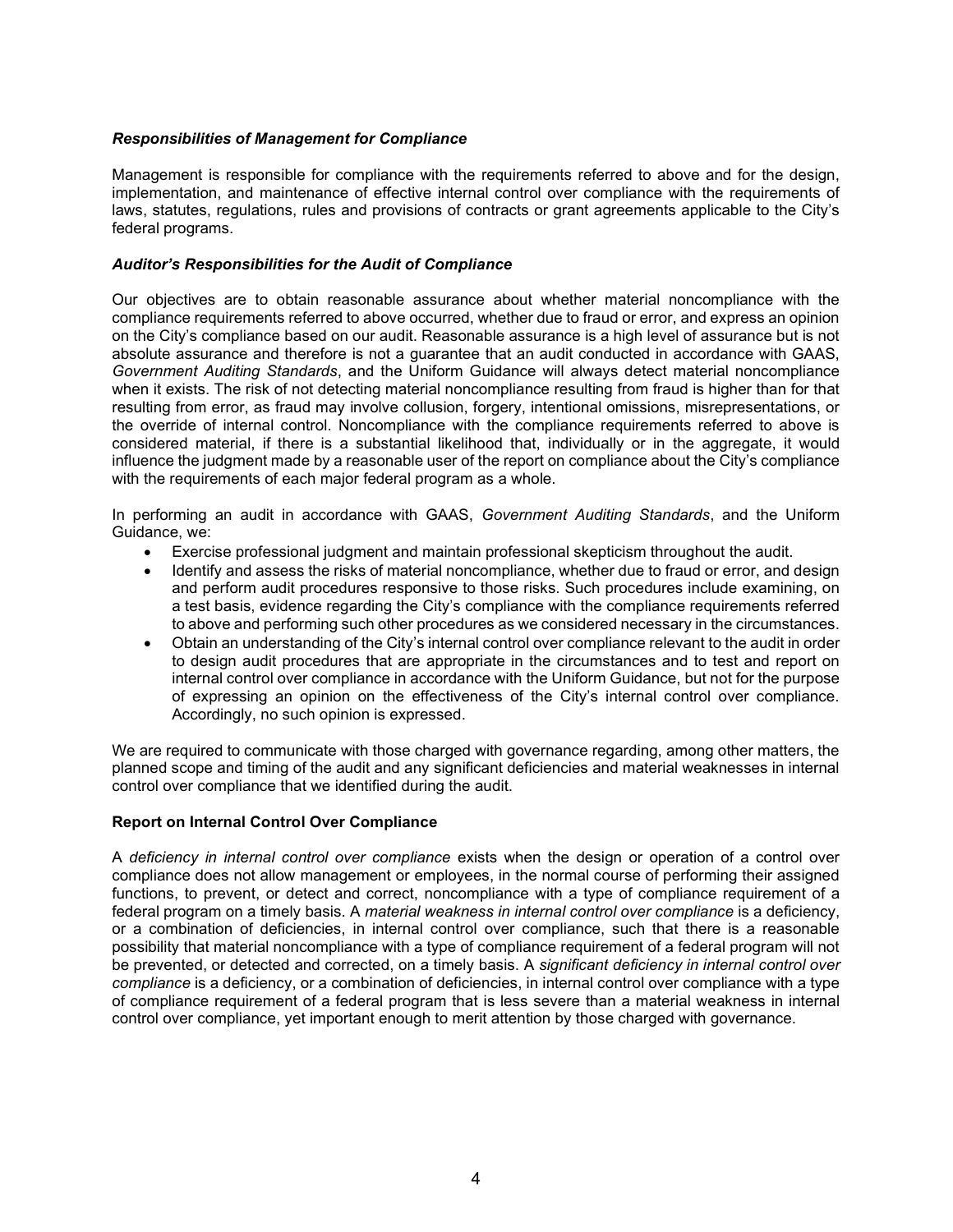Our consideration of internal control over compliance was for the limited purpose described in the Auditor's Responsibilities for the Audit of Compliance section above and was not designed to identify all deficiencies in internal control over compliance that might be material weaknesses or significant deficiencies in internal control over compliance. Given these limitations, during our audit we did not identify any deficiencies in internal control over compliance that we consider to be material weaknesses, as defined above. However, material weaknesses or significant deficiencies in internal control over compliance may exist that were not identified.

Our audit was not designed for the purpose of expressing an opinion on the effectiveness of internal control over compliance. Accordingly, no such opinion is expressed.

The purpose of this report on internal control over compliance is solely to describe the scope of our testing of internal control over compliance and the results of that testing based on the requirements of the Uniform Guidance. Accordingly, this report is not suitable for any other purpose.

#### Report on Schedule of Expenditures of Federal Awards Required by the Uniform Guidance

We have audited the financial statements of the governmental activities, the business-type activities, each major fund, and the aggregate remaining fund information of the City as of and for the year ended June 30, 2021, and the related notes to the financial statements, which collectively comprise the City's basic financial statements. We issued our report thereon, dated [December 10, 2021], which contained unmodified opinions on those financial statements. Our audit was conducted for the purpose of forming opinions on the financial statements that collectively comprise the basic financial statements. The accompanying schedule of expenditures of federal awards is presented for purposes of additional analysis as required by the Uniform Guidance and is not a required part of the basic financial statements. Such information is the responsibility of management and was derived from and relates directly to the underlying accounting and other records used to prepare the basic financial statements and certain additional procedures including comparing and reconciling such information directly to the underlying accounting and other records used to prepare the basic financial statements or to the basic financial statements themselves, and other additional procedures in accordance with auditing standards generally accepted in the United States of America. In our opinion, the schedule of expenditures of federal awards is fairly stated in all material respects in relation to the basic financial statements as a whole.

Rogers, Andereou, Malody e Scott, LLP.

San Bernardino, California December 10, 2021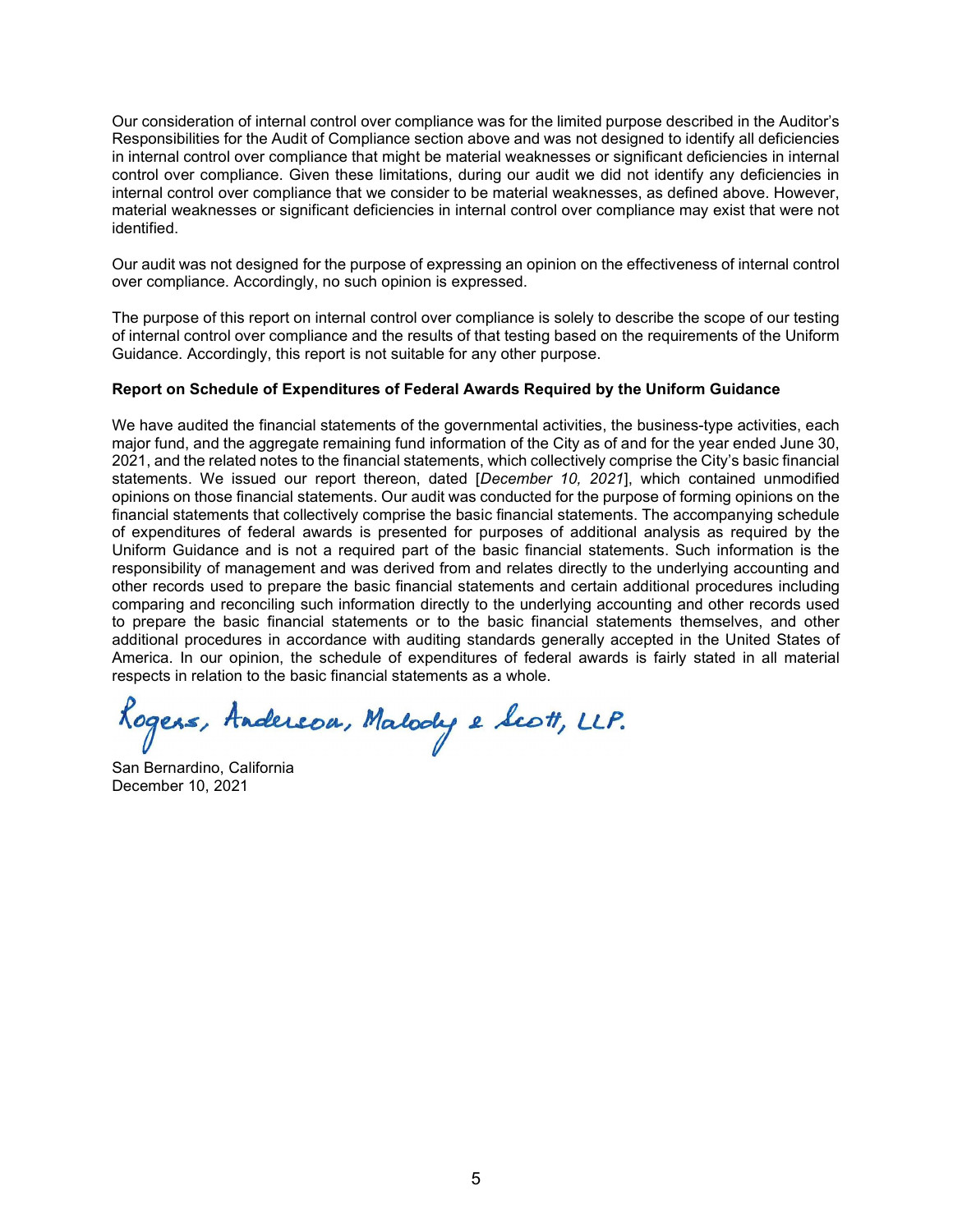#### Schedule of Expenditures of Federal Awards Year Ended June 30, 2021

| ity of Moreno Valley                                                    |                       |                                  |                                                  |                         |
|-------------------------------------------------------------------------|-----------------------|----------------------------------|--------------------------------------------------|-------------------------|
| chedule of Expenditures of Federal Awards<br>ear Ended June 30, 2021    |                       |                                  |                                                  |                         |
|                                                                         |                       |                                  |                                                  |                         |
| Federal Grantor /<br>Pass-through Grantor /<br>Program or Cluster Title | Assistance<br>Listing | Program Identification<br>Number | Amount<br>Passed-<br>through to<br>Subrecipients | Federal<br>Expenditures |
| <b>U.S. Department of Agriculture</b>                                   |                       |                                  |                                                  |                         |
| Passed through the State of California Department of Education:         |                       |                                  |                                                  |                         |
| Child and Adult Card Food Program                                       | 10.558                | 04321-CACFP-33-GM-CS             | - \$                                             | 8,705<br>\$             |
| Total U.S. Department of Agriculture                                    |                       |                                  | $\sim$                                           | 8,705                   |
| U.S. Department of Housing and Urban Development                        |                       |                                  |                                                  |                         |
| Direct assistance:                                                      |                       |                                  |                                                  |                         |
| <b>CDBG-Entitlement Grants Cluster:</b>                                 |                       |                                  |                                                  |                         |
| <b>Community Development Block Grant</b>                                | 14.218                | B-17-MC-06-0567                  |                                                  | 79,113                  |
| <b>Community Development Block Grant</b>                                | 14.218                | B-19-MC-06-0567                  | $\blacksquare$                                   | 314,768                 |
| <b>Community Development Block Grant</b>                                | 14.218                | B-20-MC-06-0567                  | $\overline{\phantom{a}}$                         | 881,686                 |
| <b>Community Development Block Grant</b>                                | 14.218                | B-20-MW-06-0567                  | $\overline{\phantom{a}}$                         | 1,080,637               |
| <b>Total CDBG-Entitlement Grants Cluster</b>                            |                       |                                  | $\sim$                                           | 2,356,204               |
| <b>Emergency Solutions Grant</b>                                        | 14.231                | E-19-MC-06-0567                  |                                                  | 84,029                  |
| <b>Emergency Solutions Grant</b>                                        | 14.231                | E-20-MC-06-0567                  | $\blacksquare$                                   | 77,320                  |
| <b>Emergency Solutions Grant</b>                                        | 14.231                | E-20-MW-06-0567                  | $\overline{\phantom{a}}$                         | 330,878                 |
|                                                                         |                       |                                  | $\blacksquare$                                   | 492,227                 |
| Neighborhood Stabilization Program 1                                    | 14.228                | B-08 MN-06-0513                  | $\sim$                                           | 1,234,206               |
| HOME Investment Partnership Program                                     | 14.239                | M-18-MC-06-551                   |                                                  | 70,005                  |
| HOME Investment Partnership Program                                     | 14.239                | M-19-MC-06-551                   |                                                  | 794,704                 |
|                                                                         |                       |                                  | $\sim$                                           | 864,709                 |
|                                                                         |                       |                                  |                                                  |                         |
| Total U.S. Department of Housing and Urban Development                  |                       |                                  |                                                  | 4,947,346               |

See accompanying notes to the schedule of expenditures of federal awards.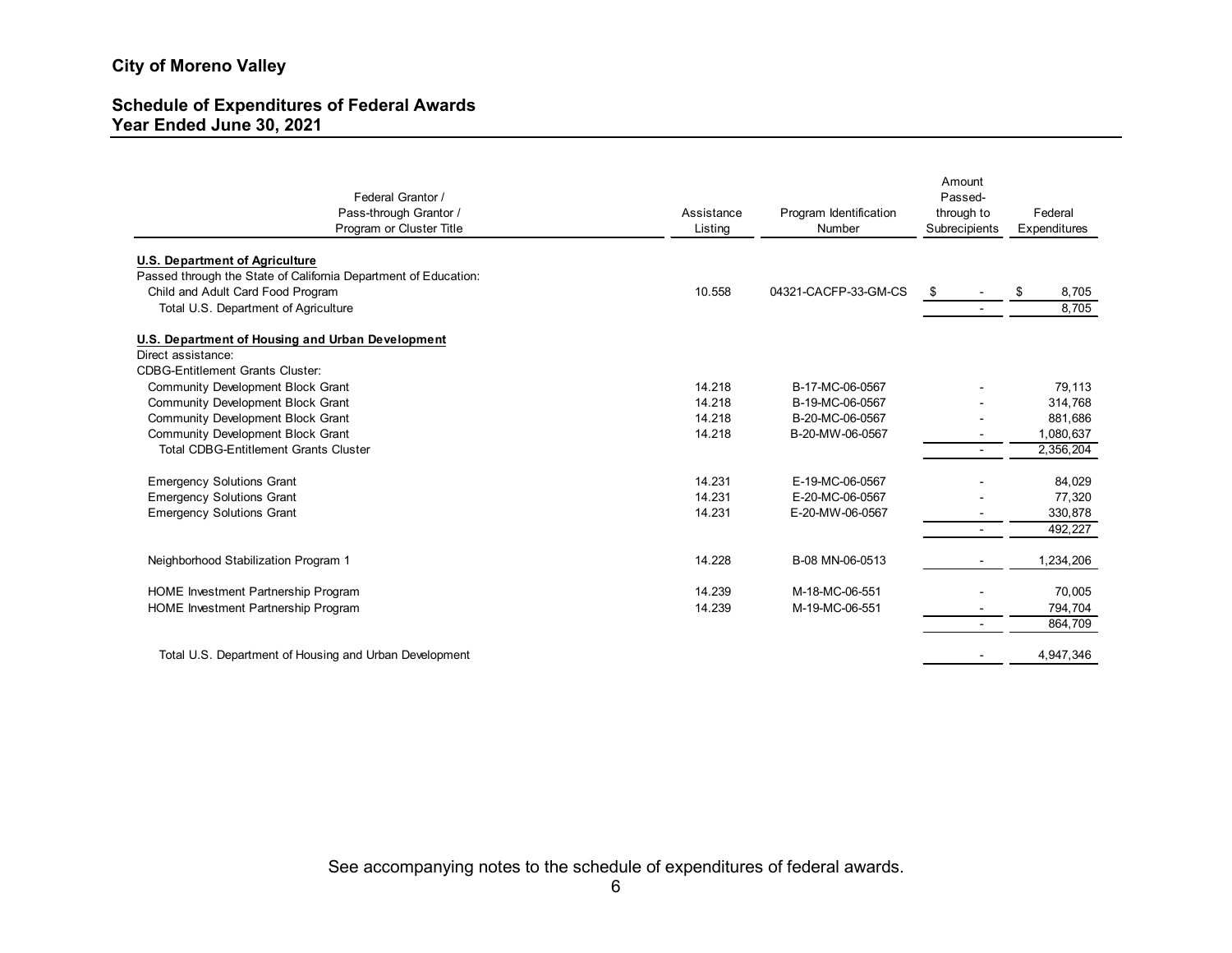### Schedule of Expenditures of Federal Awards, continued Year Ended June 30, 2021

| <b>Schedule of Expenditures of Federal Awards, continued</b><br>Year Ended June 30, 2021                         |                       | <b>City of Moreno Valley</b>     |                                                  |                         |  |  |  |  |
|------------------------------------------------------------------------------------------------------------------|-----------------------|----------------------------------|--------------------------------------------------|-------------------------|--|--|--|--|
|                                                                                                                  |                       |                                  |                                                  |                         |  |  |  |  |
| Federal Grantor /<br>Pass-through Grantor /<br>Program or Cluster Title                                          | Assistance<br>Listing | Program Identification<br>Number | Amount<br>Passed-<br>through to<br>Subrecipients | Federal<br>Expenditures |  |  |  |  |
| <b>U.S. Department of Justice</b>                                                                                |                       |                                  |                                                  |                         |  |  |  |  |
| Passed through Riverside Police Department:                                                                      |                       |                                  |                                                  |                         |  |  |  |  |
| Edward Byrne Memorial Justice Assistance Grant                                                                   | 16.738                | BJA-2018-13626                   | \$<br>$\sim$                                     | \$<br>27,153            |  |  |  |  |
| Direct assistance:                                                                                               |                       |                                  |                                                  |                         |  |  |  |  |
| BJA FY 20 Coronavirus Emergency Supplemental Funding Program                                                     | 16.034                | 2020-VD-BX-1797                  |                                                  | 21,335                  |  |  |  |  |
|                                                                                                                  |                       |                                  |                                                  |                         |  |  |  |  |
| Total U.S. Department of Justice                                                                                 |                       |                                  |                                                  | 48,488                  |  |  |  |  |
|                                                                                                                  |                       |                                  |                                                  |                         |  |  |  |  |
| <b>U.S. Department of Transportation</b><br>Passed through the State of California Department of Transportation: |                       |                                  |                                                  |                         |  |  |  |  |
| Highway Planning and Construction Cluster:                                                                       |                       |                                  |                                                  |                         |  |  |  |  |
| <b>Highway Planning and Construction</b>                                                                         | 20.205                | ATPL-5441(064)                   |                                                  | 46,938                  |  |  |  |  |
| <b>Highway Planning and Construction</b>                                                                         | 20.205                | ATPL-5441(069)                   |                                                  | 37,291                  |  |  |  |  |
| <b>Highway Planning and Construction</b>                                                                         | 20.205                | HSIPL-5441(068)                  |                                                  | 1,719,424               |  |  |  |  |
| <b>Highway Planning and Construction</b>                                                                         | 20.205                | HSIPL-5441(066)                  | $\sim$                                           | 7,160                   |  |  |  |  |
| <b>Highway Planning and Construction</b>                                                                         | 20.205                | HSIPL-5441(067)                  |                                                  | 3,369                   |  |  |  |  |
| <b>Highway Planning and Construction</b>                                                                         | 20.205                | HSIPL-5441(072)                  | $\overline{\phantom{a}}$                         | 503,583                 |  |  |  |  |
| <b>Highway Planning and Construction</b>                                                                         | 20.205                | HSIPL-5441(070)                  | $\sim$                                           | 547,012                 |  |  |  |  |
| <b>Highway Planning and Construction</b>                                                                         | 20.205                | HSIPL-5441(071)                  | $\overline{\phantom{0}}$                         | 238,660                 |  |  |  |  |
| Total U.S. Department of Transportation / Highway Planning and Construction Cluster                              |                       |                                  | $\sim$                                           | 3,103,437               |  |  |  |  |
|                                                                                                                  |                       |                                  |                                                  |                         |  |  |  |  |
| <b>U.S. Department of the Treasury</b>                                                                           |                       |                                  |                                                  |                         |  |  |  |  |
| Passed through the State of California's Coronavirus Relief Fund:                                                |                       |                                  |                                                  |                         |  |  |  |  |
| Coronavirus Aid, Relief, and Economic Security (CARES) Act Funding                                               | 21.019                | 20-1892-0-1-806                  |                                                  | 2,579,385               |  |  |  |  |
| Emergency Rental Assistance Program - COVID                                                                      | 21.023                | ERA0351                          |                                                  | 3,141,006               |  |  |  |  |
| Total U.S. Department of the Treasury                                                                            |                       |                                  |                                                  | 5,720,391               |  |  |  |  |
|                                                                                                                  |                       |                                  |                                                  |                         |  |  |  |  |
| <b>National Endowment for the Humanities</b>                                                                     |                       |                                  |                                                  |                         |  |  |  |  |
| Passed through the California State Library Foundation:                                                          |                       |                                  |                                                  |                         |  |  |  |  |
| Library Services and Technology                                                                                  | 45.310                | 40-9140/40-9079                  |                                                  | 13,438                  |  |  |  |  |
| Total National Endowment for the Humanities                                                                      |                       |                                  |                                                  | 13,438                  |  |  |  |  |

See accompanying notes to the schedule of expenditures of federal awards.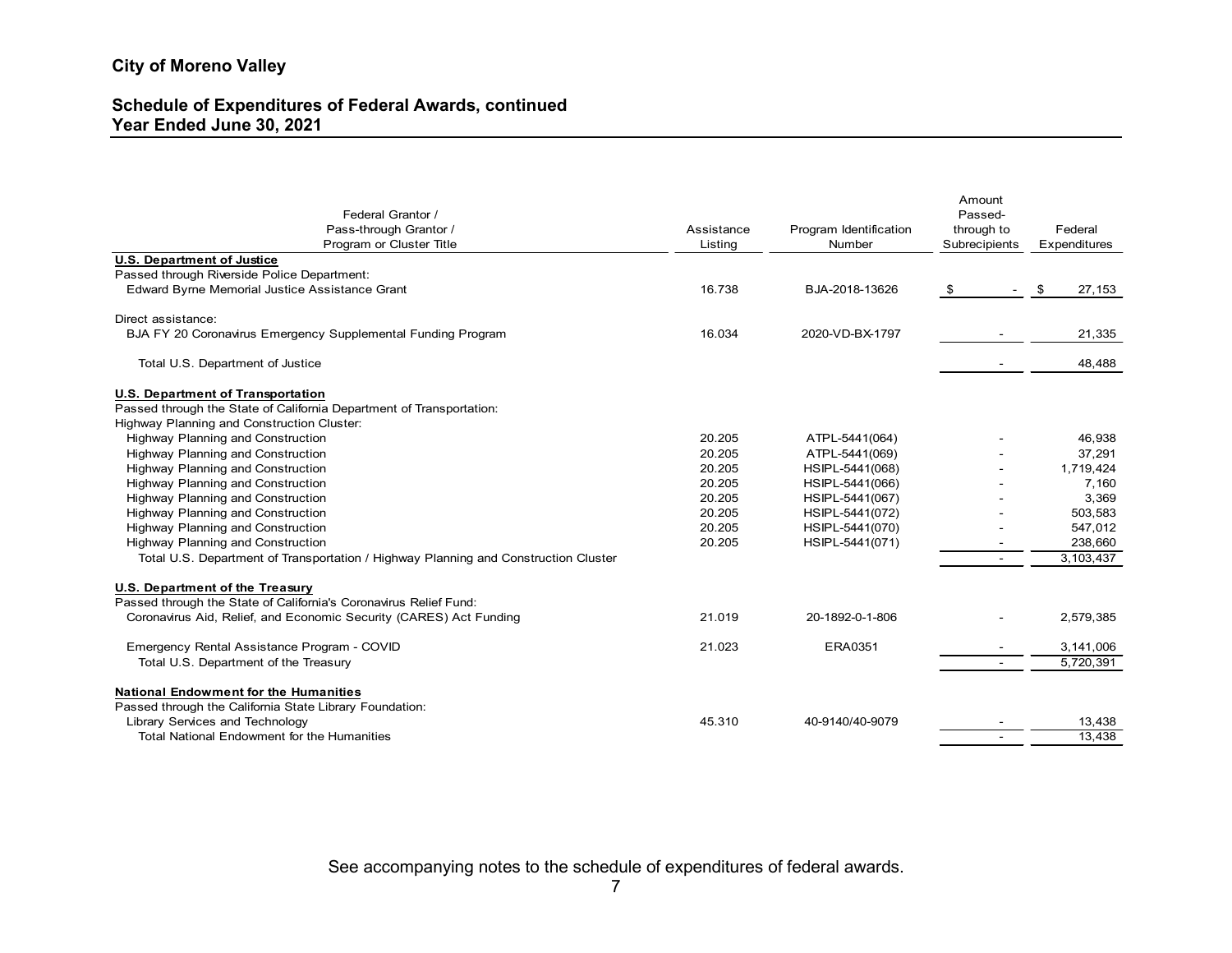### Schedule of Expenditures of Federal Awards, continued Year Ended June 30, 2021

| <b>City of Moreno Valley</b>                                                                                                            |                       |                                                      |                             |                              |
|-----------------------------------------------------------------------------------------------------------------------------------------|-----------------------|------------------------------------------------------|-----------------------------|------------------------------|
| <b>Schedule of Expenditures of Federal Awards, continued</b><br>Year Ended June 30, 2021                                                |                       |                                                      |                             |                              |
| Federal Grantor /                                                                                                                       |                       |                                                      | Amount<br>Passed-           |                              |
| Pass-through Grantor /<br>Program or Cluster Title                                                                                      | Assistance<br>Listing | Program Identification<br>Number                     | through to<br>Subrecipients | Federal<br>Expenditures      |
| <b>U.S. Department of Education</b><br>Passed through the State of California Department of Education:                                  |                       | FED#: S287C200005                                    |                             |                              |
| 21st Century Community Learning Centers Elementary/Middle                                                                               | 84.287                | CDE#: 20-14349-2186-0A                               | 44,888<br>\$                | 46,575<br>-\$                |
| Total U.S. Department of Education                                                                                                      |                       |                                                      | 44,888                      | 46,575                       |
| U.S. Department of Health and Human Services<br>Passed through the State of California Department of Education:<br><b>CCDF Cluster:</b> |                       |                                                      |                             |                              |
| Child Care & Development Block Grant                                                                                                    | 93.575                | CCTR - 0171 - 15136-2186                             |                             | 78,354                       |
| Child Care Mandatory & Matching Funds<br>Child Care Mandatory & Matching Funds                                                          | 93.596<br>93.596      | CCTR - 0171 - 13609-2186<br>CCTR - 0171 - 15549-2186 |                             | 173,499<br>27,984<br>201,483 |
| Total U.S. Department of Health and Human Services / CCDF Cluster                                                                       |                       |                                                      |                             | 279,837                      |
| <b>U.S. Department of Homeland Security</b><br>Direct assistance:                                                                       |                       |                                                      |                             |                              |
| Disaster Grants - Public Assistance (Senior Eats - Great Plates Delivered Program) - COVID                                              | 97.036                | FEMA-4482-DR-CA                                      |                             | 1,281,319                    |
| Passed through the State of California Office of Emergency Services:                                                                    |                       |                                                      |                             |                              |
| Emergency Management Performance                                                                                                        | 97.042                | 2019-0003                                            |                             | 11,103                       |
| <b>Emergency Management Performance</b>                                                                                                 | 97.042                | 2020-0006                                            | $\sim$                      | 35,147<br>46,250             |
|                                                                                                                                         |                       |                                                      |                             |                              |
| Hazard Mitigation Grant Program (FEMA)<br>Sunnymead Master Drainage Plan - Storm Drain Lines                                            | 97.039<br>97.039      | HMGP-4240-35-34R<br>HMGP-4308-225-03R                |                             | 6,737<br>56,078              |
|                                                                                                                                         |                       |                                                      |                             | 62,815                       |
| State Homeland Security Program                                                                                                         | 97.067                | 2019-0035                                            |                             | 27,664                       |
| Total U.S. Department of Homeland Security                                                                                              |                       |                                                      |                             | 1,418,048                    |
| Total expenditures of federal awards                                                                                                    |                       |                                                      |                             | 44,888 \$ 15,586,265         |

See accompanying notes to the schedule of expenditures of federal awards.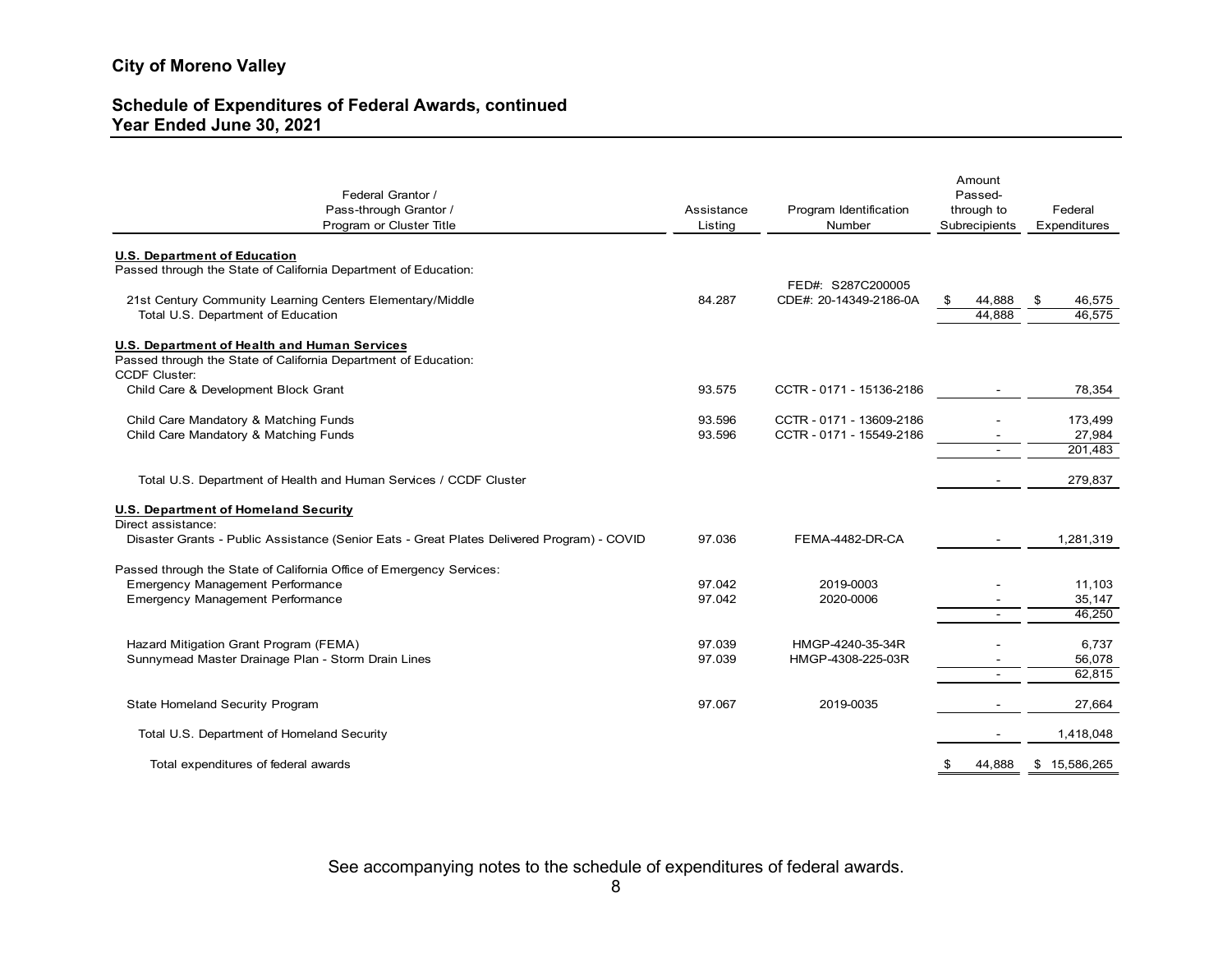# Notes to the Schedule of Expenditures of Federal Awards Year Ended June 30, 2021

## Note 1: Summary of Significant Accounting Policies Applicable to the Schedule of Expenditures of Federal Awards

## Scope of Presentation

The accompanying schedule of expenditures of federal awards presents the activity of all federal award programs of the City of Moreno Valley, California (City). For purposes of this schedule, financial awards include federal awards received directly from a federal agency, as well as federal funds received indirectly by the City from a non-federal agency or other organization. Only the portions of program expenditures reimbursable with federal funds are reported in the accompanying schedule. Program expenditures in excess of the maximum reimbursement authorized, if any, or the portion of the program expenditures that were funded with other state, local or other non-federal funds are excluded from the accompanying schedule.

## Basis of Accounting

The expenditures included in the accompanying schedule were reported on the modified accrual basis of accounting, which is defined in Note 1 to the City's basic financial statements. Such expenditures are recognized following the cost principles contained in the Uniform Guidance, wherein certain types of expenditures are not allowable or are limited as to reimbursement. Expenditures reported include any property or equipment acquisitions incurred under the federal programs.

# Note 2: De Minimis Indirect Cost Rate

The City has elected not to use 10-percent de minimis indirect cost rate allowed under the Uniform Guidance.

# Note 3: Relationship to the Basic Financial Statements

In accordance with the Governmental Accounting Standards Board's Statement No. 61, Financial Reporting Entity and Statement No. 39, Determining Whether Certain Organizations are Component Units – an Amendment of GASB Statement No.14, activities relating to all federal financial assistance programs are blended in the City's financial statements as special revenue funds.

# Note 4: Donated Personal Protective Equipment (PPE) (Unaudited)

The City received donated PPE in the amount of \$29,517 during the fiscal year ended June 30, 2020 and \$18,590 during the fiscal year ended June 30, 2021 for a cumulative total of \$48,107.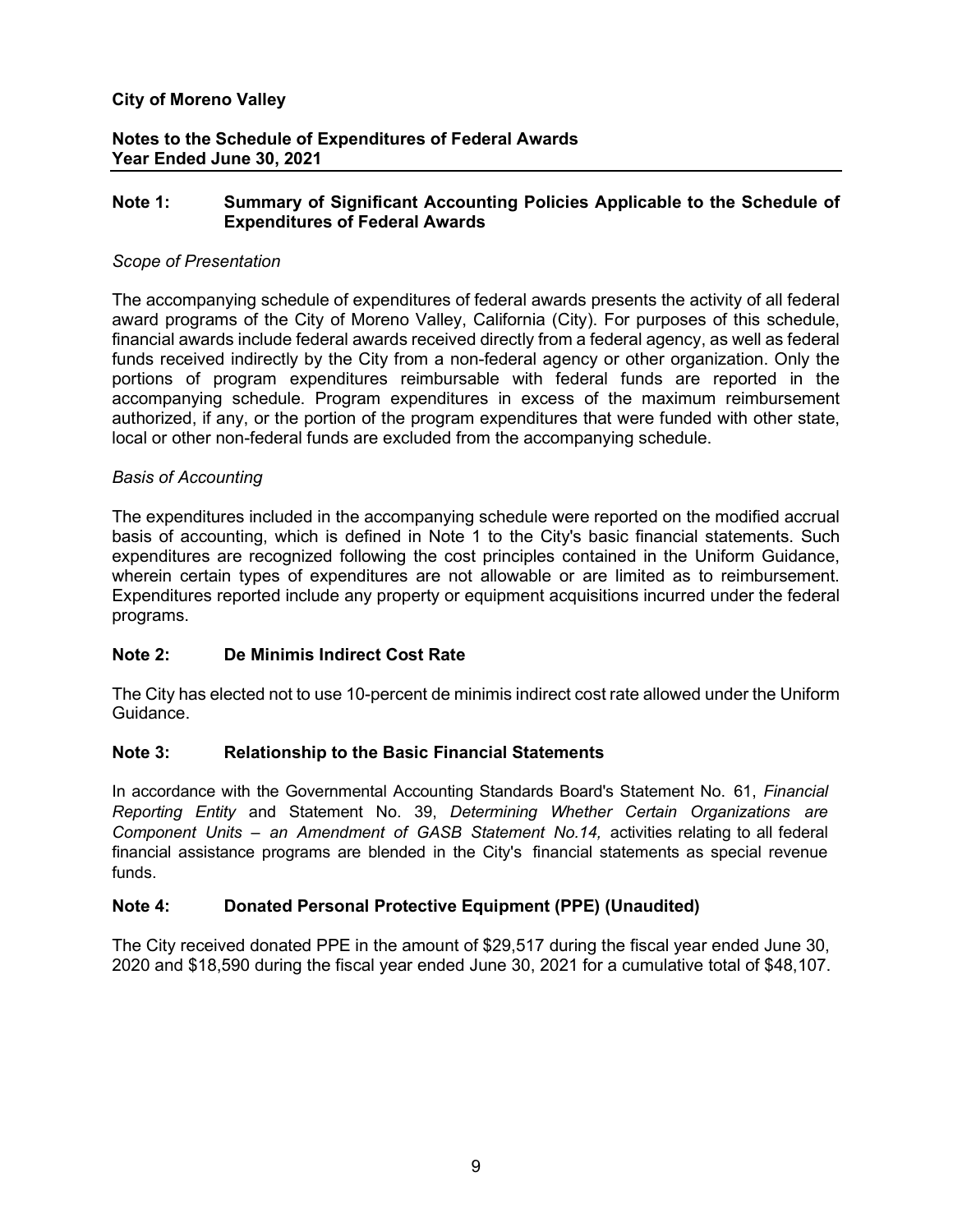# Schedule of Findings and Questioned Costs Year Ended June 30, 2021

## SECTION I: SUMMARY OF AUDITOR'S RESULTS

### Financial Statements

| <b>City of Moreno Valley</b>                                                                                                                                                                                                                             |     |                                                                                                                                                                                                                                                                                                                                             |               |  |
|----------------------------------------------------------------------------------------------------------------------------------------------------------------------------------------------------------------------------------------------------------|-----|---------------------------------------------------------------------------------------------------------------------------------------------------------------------------------------------------------------------------------------------------------------------------------------------------------------------------------------------|---------------|--|
| <b>Schedule of Findings and Questioned Costs</b><br>Year Ended June 30, 2021                                                                                                                                                                             |     |                                                                                                                                                                                                                                                                                                                                             |               |  |
| <b>SECTION I: SUMMARY OF AUDITOR'S RESULTS</b>                                                                                                                                                                                                           |     |                                                                                                                                                                                                                                                                                                                                             |               |  |
| <b>Financial Statements</b>                                                                                                                                                                                                                              |     |                                                                                                                                                                                                                                                                                                                                             |               |  |
| Type of report the auditor issued on whether the financial statements audited were prepared in<br>accordance with GAAP: Unmodified                                                                                                                       |     |                                                                                                                                                                                                                                                                                                                                             |               |  |
| Internal control over financial reporting:                                                                                                                                                                                                               |     |                                                                                                                                                                                                                                                                                                                                             |               |  |
| Material weakness identified?                                                                                                                                                                                                                            | Yes | X.                                                                                                                                                                                                                                                                                                                                          | No            |  |
| Significant deficiencies identified?                                                                                                                                                                                                                     | Yes | X                                                                                                                                                                                                                                                                                                                                           | None Reported |  |
| Noncompliance material to financial<br>statements noted?                                                                                                                                                                                                 | Yes | X                                                                                                                                                                                                                                                                                                                                           | No            |  |
| Federal Awards                                                                                                                                                                                                                                           |     |                                                                                                                                                                                                                                                                                                                                             |               |  |
| Internal control over major programs:                                                                                                                                                                                                                    |     |                                                                                                                                                                                                                                                                                                                                             |               |  |
| Material weakness identified?                                                                                                                                                                                                                            | Yes | X                                                                                                                                                                                                                                                                                                                                           | No            |  |
| Significant deficiencies identified?                                                                                                                                                                                                                     | Yes | X                                                                                                                                                                                                                                                                                                                                           | None Reported |  |
| Type of auditor's report issued on compliance for major federal programs: Unmodified<br>Any audit findings disclosed that<br>are required to be reported in<br>accordance with section 2 CFR<br>200.516(a)?<br>Identification of major federal programs: | Yes | X                                                                                                                                                                                                                                                                                                                                           | No            |  |
| <b>CFDA Number</b><br>14.228<br>14.239<br>21.023<br>21.019                                                                                                                                                                                               |     | Name of Federal Programs or Cluster<br>Neighborhood Stabilization Program 1<br>HOME Investment Partnership Program<br>Emergency Rental Assistance Program - COVID<br>Coronavirus Aid, Relief, and Economic Security<br>(CARES) Act Funding<br>Disaster Grants - Public Assistance (Senior Eats -<br>Great Plates Delivered Program) - COVID |               |  |
| 97.036                                                                                                                                                                                                                                                   |     |                                                                                                                                                                                                                                                                                                                                             |               |  |
| Dollar threshold used to distinguish<br>between type A and type B programs:                                                                                                                                                                              |     |                                                                                                                                                                                                                                                                                                                                             | \$750,000     |  |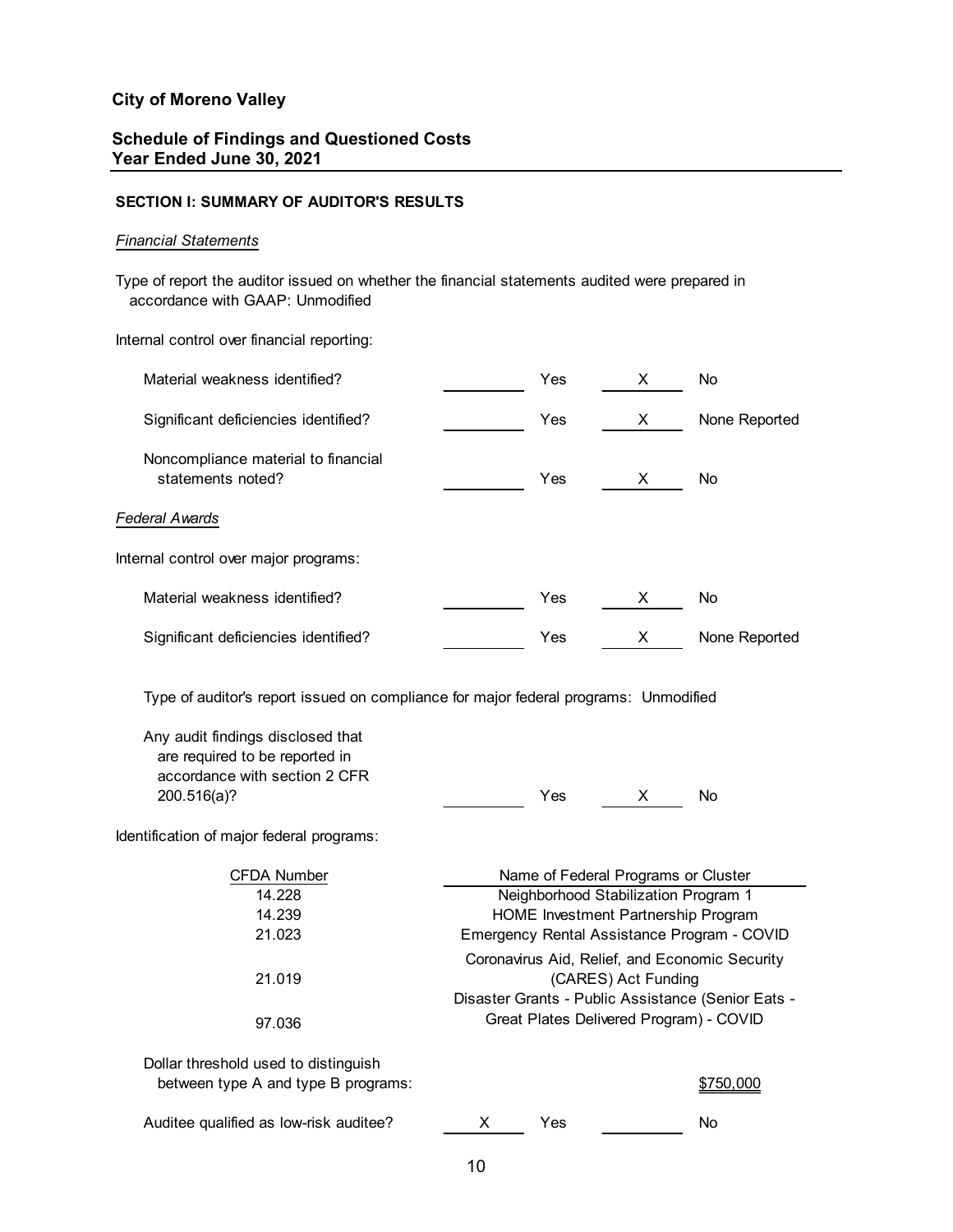Schedule of Findings and Questioned Costs Year Ended June 30, 2021

# SECTION II: FINANCIAL STATEMENT FINDINGS

No findings to be reported.

# SECTION III: FEDERAL AWARDS FINDINGS AND QUESTIONED COSTS

No findings to be reported.